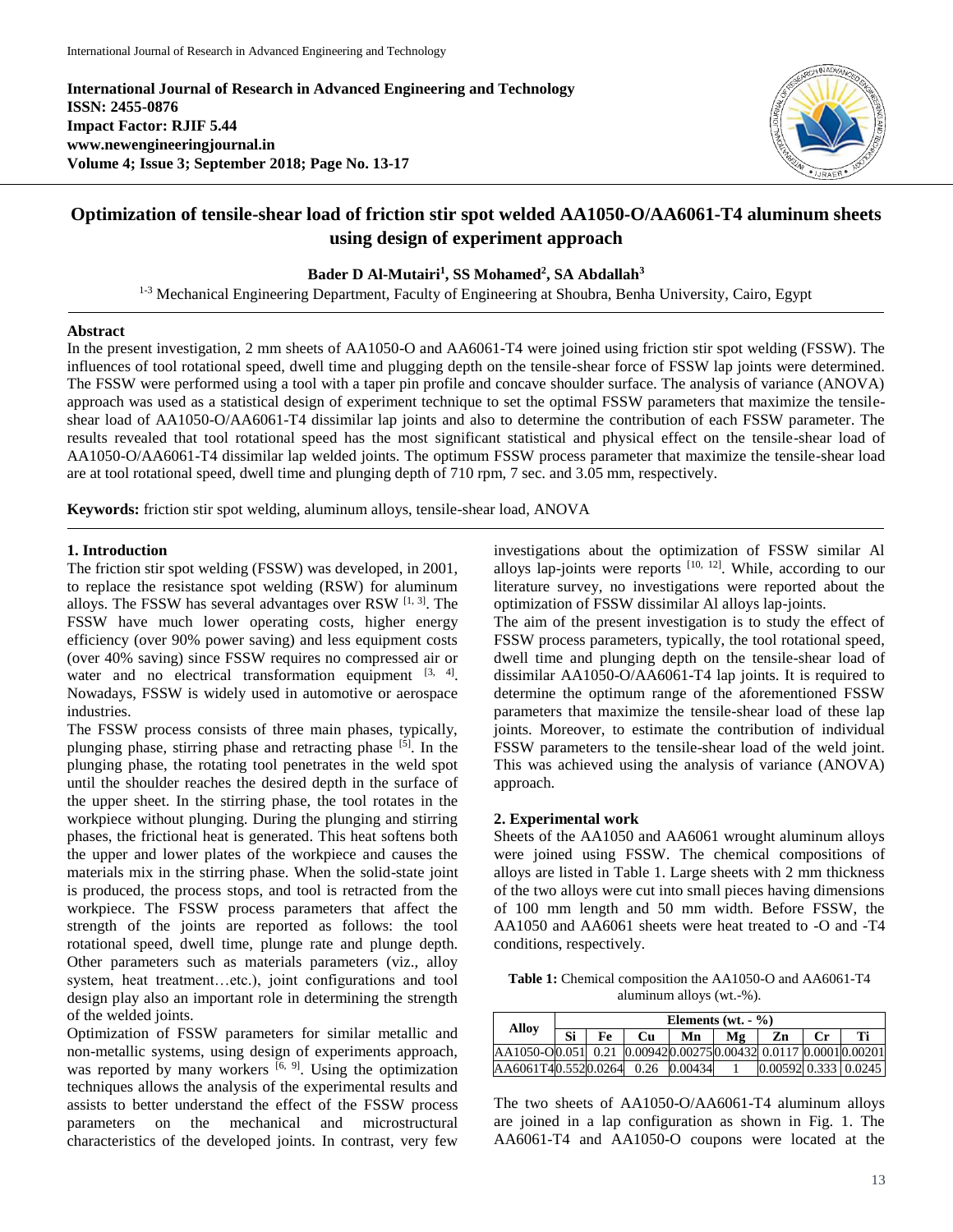upper and lower positions of the joint, respectively. The FSSW was performed using a tool has a tapered pin profile and a concave shoulder as shown in Fig. 2. Table 2 lists the FSSW parameters used joining the AA1050-O/AA6061-T4 sheets.



**Fig 1:** The AA1050-O/AA6061-T4 aluminum joints lap configuration (Dimensions in mm).



**Fig 2:** The FSSW tool (Dimensions in mm).

**Table 2:** The FSSW parameters and their levels.

|                        | Level |                                                                              |      |  |  |
|------------------------|-------|------------------------------------------------------------------------------|------|--|--|
| <b>Parameter</b>       |       | Level $1 \text{ (min.)}$ Level $2 \text{ (avg.)}$ [Level $3 \text{ (max)}$ ] |      |  |  |
| Rotational speed (rpm) | 700   | 1120                                                                         | 1400 |  |  |
| Dwell time (Sec.)      |       |                                                                              |      |  |  |
| Plunging Depth (mm)    | 2.95  | 3.05                                                                         | 3.15 |  |  |

After FSSW, the welded joints were cut from cross-section from middle of welding spot for metallographic analysis. The samples were ground and polished using standard metallographic techniques. Microstructural examinations were conducted using optical microscopy. The macrostructural examinations were performed using image analyzing techniques. The macro- and micro-structural specimens were etched using Keller reagent. Tensile-shear tests were carried out using the specimens with the configuration shown in Fig. 1 using a universal testing machine at constant cross head of 1 mm/min. A minimum of three tests, from each FSSW condition, were carried out and the tensile-shear load was determined.

The full factorial design of experiments approach was adopted to design the FSSW experiments. The total number of FSSW conditions is  $3<sup>3</sup> = 27$ . The total runs for tensile shear test were 81 runs (27×3). The analysis of experimental results was carried out using the analysis of variance (ANOVA) statistical

Approach. From results of ANOVA, the most and lowest significant FSSW parameters affecting the tensile strength of the welded joints can be determined. Moreover, the S/N (signal-to-noise) ratio was calculated using the average values by considering the quality characteristics the larger-the-better for the tensile-shear load of AA1050-O/AA6061-T4 welded joints.

**Table 3:** Fully factorial design of FSSW conditions.

| Exp.                    | <b>Rotational speed</b> | <b>Dwell time</b> | <b>Plunging Depth</b> |
|-------------------------|-------------------------|-------------------|-----------------------|
| No.                     | (RPM)                   | (sec.)            | (mm)                  |
| $\mathbf{1}$            | 710                     | $\overline{4}$    | 2.95                  |
| $\overline{c}$          | 710                     | $\overline{4}$    | 3.05                  |
| $\overline{\mathbf{3}}$ | 710                     | $\overline{4}$    | 3.15                  |
| $\overline{4}$          | 710                     | 7                 | 2.95                  |
| 5                       | 710                     | 7                 | 3.05                  |
| 6                       | 710                     | $\tau$            | 3.15                  |
| 7                       | 710                     | 10                | 2.95                  |
| $\overline{8}$          | 710                     | 10                | 3.05                  |
| $\overline{9}$          | 710                     | 10                | 3.15                  |
| 10                      | 1120                    | $\overline{4}$    | 2.95                  |
| 11                      | 1120                    | $\overline{4}$    | 3.05                  |
| 12                      | 1120                    | $\overline{4}$    | 3.15                  |
| 13                      | 1120                    | 7                 | 2.95                  |
| 14                      | 1120                    | 7                 | 3.05                  |
| 15                      | 1120                    | $\overline{7}$    | 3.15                  |
| 16                      | 1120                    | $\overline{10}$   | 2.95                  |
| 17                      | 1120                    | 10                | 3.05                  |
| 18                      | 1120                    | 10                | 3.15                  |
| 19                      | 1400                    | $\overline{4}$    | 2.95                  |
| 20                      | 1400                    | $\overline{4}$    | 3.05                  |
| 21                      | 1400                    | $\overline{4}$    | 3.15                  |
| 22                      | 1400                    | 7                 | 2.95                  |
| 23                      | 1400                    | 7                 | 3.05                  |
| 24                      | 1400                    | $\overline{7}$    | 3.15                  |
| 25                      | 1400                    | 10                | 2.95                  |
| 26                      | 1400                    | 10                | 3.05                  |
| 27                      | 1400                    | 10                | 3.15                  |

#### **3. Results and discussion**

#### **3.1 Weld structure characterization**

Figure 3 shows photograph of typical AA1050-O/AA6061-T4 welded joint. The joint was welded using a rotational speed, dwell time and plunging depth of 1120 rpm, 7 sec. and 3.05 mm, respectively. Figure 4 shows micrographs of crosssections of AA1050-O/AA6061-T4 welded lap joints produced using different FSSW conditions. The Al AA1050- O and AA6061-T4 polished surfaces have different gray levels due to different chemical compositions as shown in the Fig. 4. The AA6061-T4 upper Al sheet appears darker than the AA1050-O lower Al sheet. The AA6061-T4 upper and the AA1050-O lower sheets were compressed together during the plunging action of the pin resulting in a joint interface. This action also displaces a portion of the upper AA6061-T4 Al sheet decreasing its thickness. Moreover, the plunging of the concave shoulder extrudes a portion of the upper AA6061-T4 Al sheet, decreasing its thickness. The plunging action also bends the AA6061-T4 Al top sheet at the weld edge, creating a gap between the two Al sheets.

The stirred zone (SZ) is clearly seen in Fig. 4. In the SZ, the upper (AA6061-T4) and lower (AA1050-O) sheets are bonded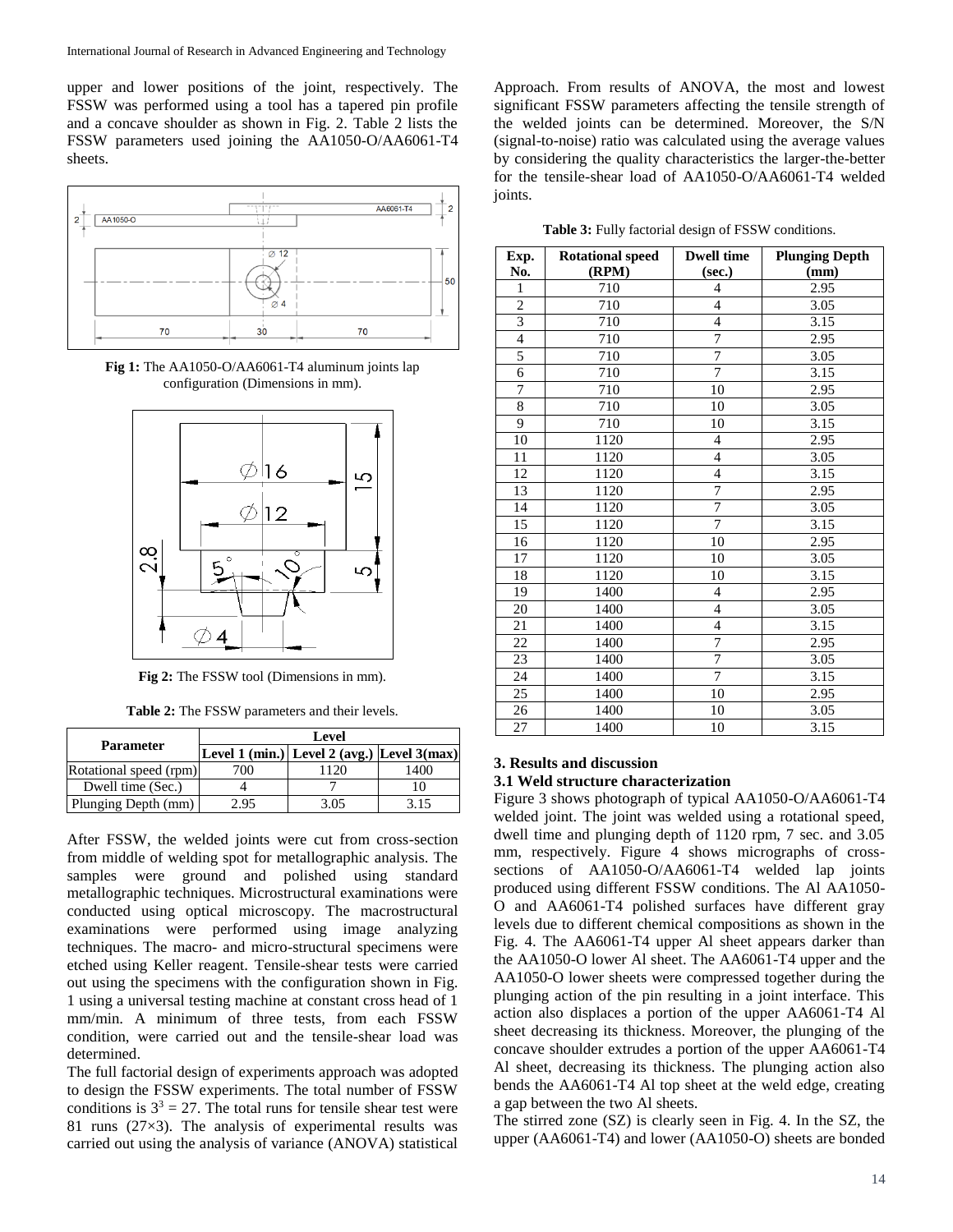together. There is no clear interface between the heat affected zone (HAZ) and stir zone was observed from macrostructural examinations. The HAZ experienced a thermal cycle without any plastic deformation.



**Fig 3:** Photograph of a dissimilar AA1050-O/AA6061-T4 lap joint FSSW using 1120 rpm, 7 sec. and 3.05 mm.





**Fig 4:** Macrographs of the cross-section of FSSW joints welded at (a) 1400 rpm, 4 sec. and 2.95 mm; and (b) 1400 rpm, 10 sec. and 3.15 mm.

### **3.2 Microstructural characterization**

Figure 5 representative micrographs of the microstructure of SZs located at point A (see Fig. 4). The micrographs were taken from joints FSSW using constant tool rotational speed of 710 rpm and different dwell times and plunging depths. The SZs are characterized by very recrystallized grains structure of the primary α-Al grains. The variation of the average grain size at the SZs of with the plunging depth at different dwell times and tool rotational speeds is illustrated in Fig. 6. The results revealed that, at constant dwell time and plunging depth, increasing the tool rotational speed increases the average size of the  $\alpha$ -Al grains at the SZs. For example, at constant dwell time and plunging depth of 7 sec. and 3.05 mm, respectively, increasing the tool rotational speed from 710 rpm to 1400 rpm increased the average grain size from 5  $\mu$ m to 11  $\mu$ m, respectively. It has been reported that at higher rotational speeds, a grain growth is taking place due to the rise in temperature generated in the stirred zone [11]. The effect of dwell time and plunging depth on the grain size at the SZs of AA1050-O/AA6061-T4 welded joints is not clear. Several investigations reported that the effect of FSSW process parameters on the microstructural and mechanical properties of Al joints is not yet fully understood since several contrary

results regarding their effects were reported [1]. A minimum average grain size ( $\approx$  4 µm) was observed for SZ of a joint welded using tool rotational speed, dwell time and plunging depth of 710 rpm, 4 sec. and 2.95 mm, respectively. While the maximum average grain size ( $\approx 13 \text{ }\mu\text{m}$ ) was observed for SZ of a joint welded using tool rotational speed, dwell time and plunging depth of 1400 rpm, 7 sec. and 3.15 mm, respectively.



**Fig 5:** Micrographs of the microstructure of stirred zones from joints FSSW using constant tool rotational speed of 710 rpm and different dwell times and plunging depths.



**Fig 6:** Variation of the average grains size of SZs of AA1050- O/AA6061-T4 lap joints with the plunging depth at different dwell times and tool rotational speeds. (a) 710 rpm, (b) 1120 rpm and (c) 1400 rpm.

#### **3.3 Tensile-shear tests**

Figure 7 shows the variation of the tensile-shear load of AA1050-O/AA6061-T4 lap joints with the plunging depth at different dwell times and tool rotational speeds. The results revealed that, at constant dwell time and plunging depth, increasing tool rotational speed reduces the tensile-shear load of the FSSW joints. This may be due to the grain growth that takes place due to the rise in temperature generated at higher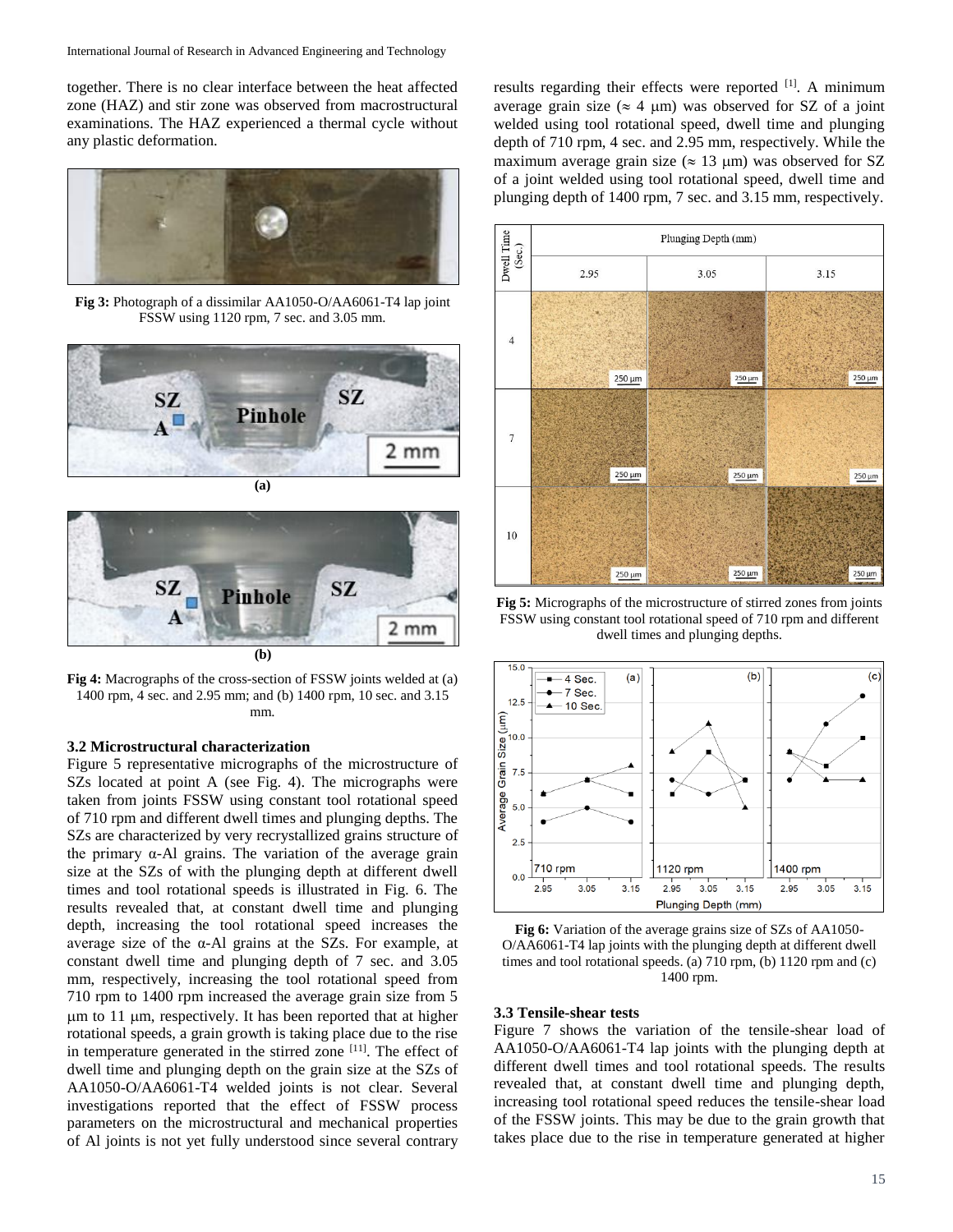tool rotational speed. Again, there is no clear relationship between the FSSW process parameters such as the dwell time and plunging depth on the tensile-shear load of AA1050- O/AA6061-T4 lap joints.



**Fig 7:** Variation of the tensile-shear load of AA1050-O/AA6061-T4 lap joints with the plunging depth at different dwell times and tool rotational speeds. (a) 710 rpm, (b) 1120 rpm and (c) 1400 rpm.

#### **3.4 ANOVA results of tensile-shear load**

The S/N ratios response table and response graph of the tensile-shear load for FSSW AA1050-O/AA6061-T4 lap joints resulted from ANOVA calculations are shown in Fig. 8 and Table 4, respectively. Based on the analysis of S/N ratios the optimum FSSW process parameter that maximize the tensile-shear load of FSSW AA1050-O/AA6061-T4 lap joints are obtained at tool rotational speed of 710 rpm (level 1), at dwell time of 7 sec. (level 2) and at plunging depth of 3.05 mm (level 2). This is can be concluded from Table 4, at which a greater S/N value corresponds to better tensile-shear load.



**Fig 8:** Main effects plot for S/N ratios for tensile-shear load.

**Table 4:** Response Table for Signal to Noise Ratios

| Level | <b>Rotational Speed</b> | <b>Dwell Time</b> | <b>Plunging Depth</b> |
|-------|-------------------------|-------------------|-----------------------|
|       | 12.907*                 | 10.166            | 10.472                |
|       | 10.990                  | 11.787*           | 11.358*               |
|       | 9.188                   | 11.134            | 11.256                |
| Delta | 3.719                   | 1.621             | 0.886                 |
| Rank  |                         |                   |                       |

- Larger is better. \* Optimum values.

Figure 9 shows the main effects plot for means for tensileshear load of AA1050-O/AA6061-T4 lap joints. It it's clear that increasing the tool rotational speed from 710 rpm to 1400 rpm reduces the tensile shear load of the joints. While increasing the dwell time and/or the plunging depth to a certain level increase(s) the tensile-shear load. Further increase in dwell time and/or the plunging depth above this level tend(s) to reduce the tensile shear load. According to Fig. 9 these levels for the dwell time and the plunging depth are 7 sec. and 3.05 mm, respectively. Table 5 shows the results of the ANOVA for the tensile-shear load of AA1050- O/AA6061-T4 lap joints produced using FSSW. The analysis was carried out for a confidence limit of 95% (i.e. the level of significance is equal to 5%). From the analysis of Table 5, it can be concluded that the tool rotational speed has the most statistical and physical significance on the tensile-shear load of AA1050-O/AA6061-T4 lap joints, followed by the dwell time and then the plunging depth (see the Seq SS values in Table 5).



**Fig 9:** Main effects plot for means for tensile-shear load.

**Table 5:** ANOVA results for tensile-shear load.

| <b>Source</b>         | DF | Seq SS  | Adj SS | Adj MS | F    |             |
|-----------------------|----|---------|--------|--------|------|-------------|
| Rotational speed      |    | 62.259  | 62.259 | 31.129 |      | 11.28 0.001 |
| Dwell time            |    | 11.968  | 11.968 | 5.984  | 2.17 | 0.140       |
| <b>Plunging Depth</b> |    | 4.227   | 4.227  | 2.113  | 0.77 | 0.478       |
| <b>Residual Error</b> | 20 | 55.181  | 55.181 | 2.759  |      |             |
| Total                 |    | 133.634 |        |        |      |             |